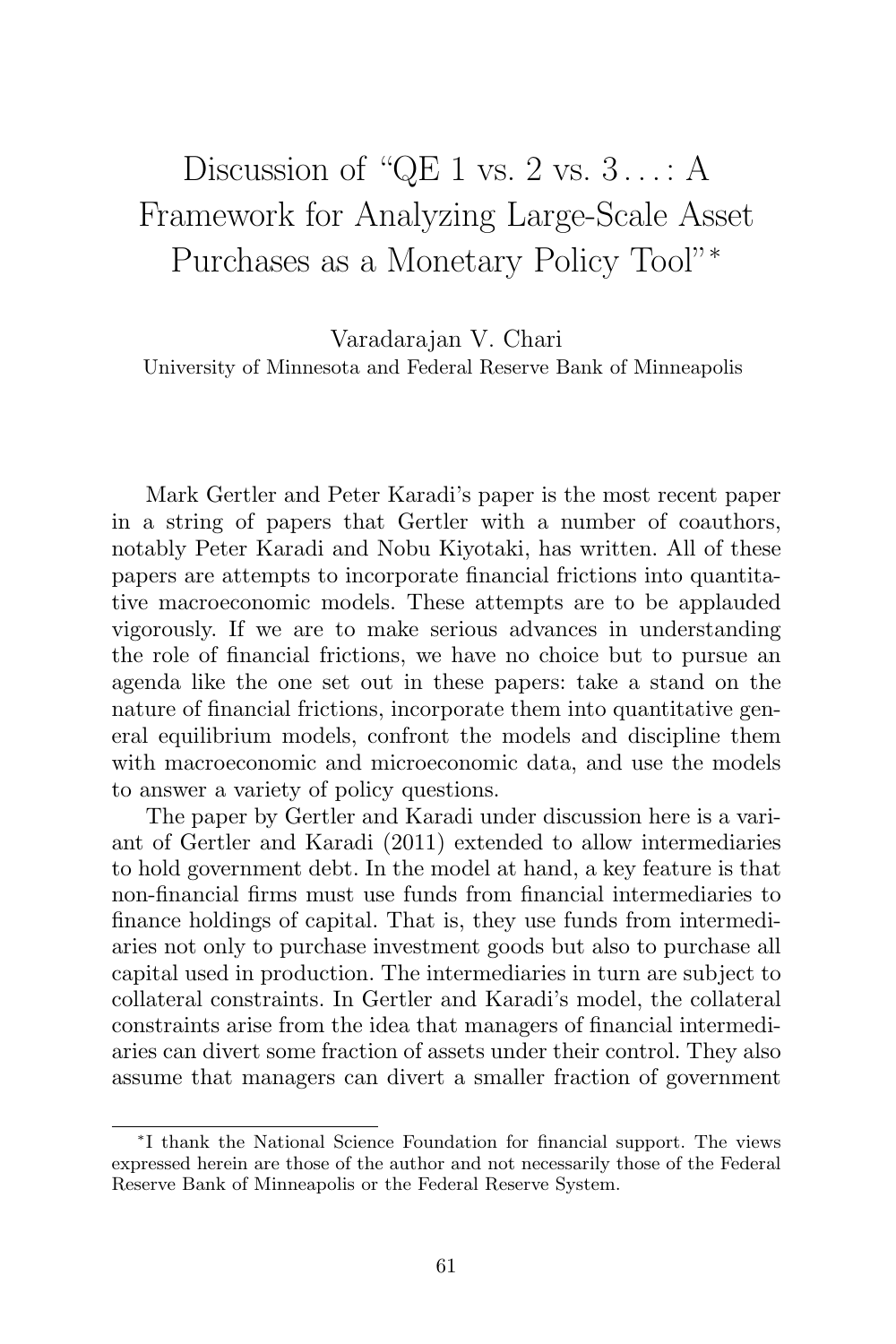debt they hold than private assets. Thus, the collateral constraint is, in a sense, weaker on government debt held by intermediaries than on private assets. Shocks to the value of the capital stock induce the tightness of collateral constraints to fluctuate and thereby cause aggregate investment and output to fluctuate.

Gertler and Karadi show that the model can generate fluctuations in output. They also show that large-scale asset purchases, by reducing the amount of government debt intermediaries hold, can stimulate private credit creation and ameliorate the effect of shocks to the capital stock. This is a consequence of the asymmetry in collateral constraints on government debt relative to private assets.

My main concern with papers like this one is that, while they provide useful insights, the basic setup of the model, taken literally, seems at odds with the financial system of the United States. In the model, the capital stock of non-financial firms is held by financial intermediaries who issue risk-free claims to households. The most obvious intermediaries who issue apparently risk-free claims to households are banks. The problem is that the vast bulk of equity claims on non-financial firms is held either directly by households or by financial intermediaries like mutual funds, which issue equity like claims to households. So the model must be implicitly thought of as capturing some deeper type of financial friction. One possibility is that the model is meant to be thought of as one in which financial intermediaries and non-financial firms are collectively subject to collateral constraints and that disturbances to financial markets impede the ability of non-financial firms to obtain funds for investment. The problem with this view is that it seems inconsistent with data from the Flow of Funds as well as data on the use of capital markets by firms to finance investment.

To understand this problem, think of financial markets as consisting of pipes connecting non-financial firms to financial intermediaries and households, and think of financial market disturbances as clogging the flow of funds in these pipes. In models of financial frictions like the one at hand, think of funds as flowing from financial intermediaries to non-financial firms. The problem is that in the data, in the aggregate, funds flow from non-financial firms to financial intermediaries and households so that it is hard to see how financial market disturbances interfere with the ability of firms to obtain financing.

To demonstrate the sense in which funds flow from non-financial firms to households, it is useful to define a variable that I will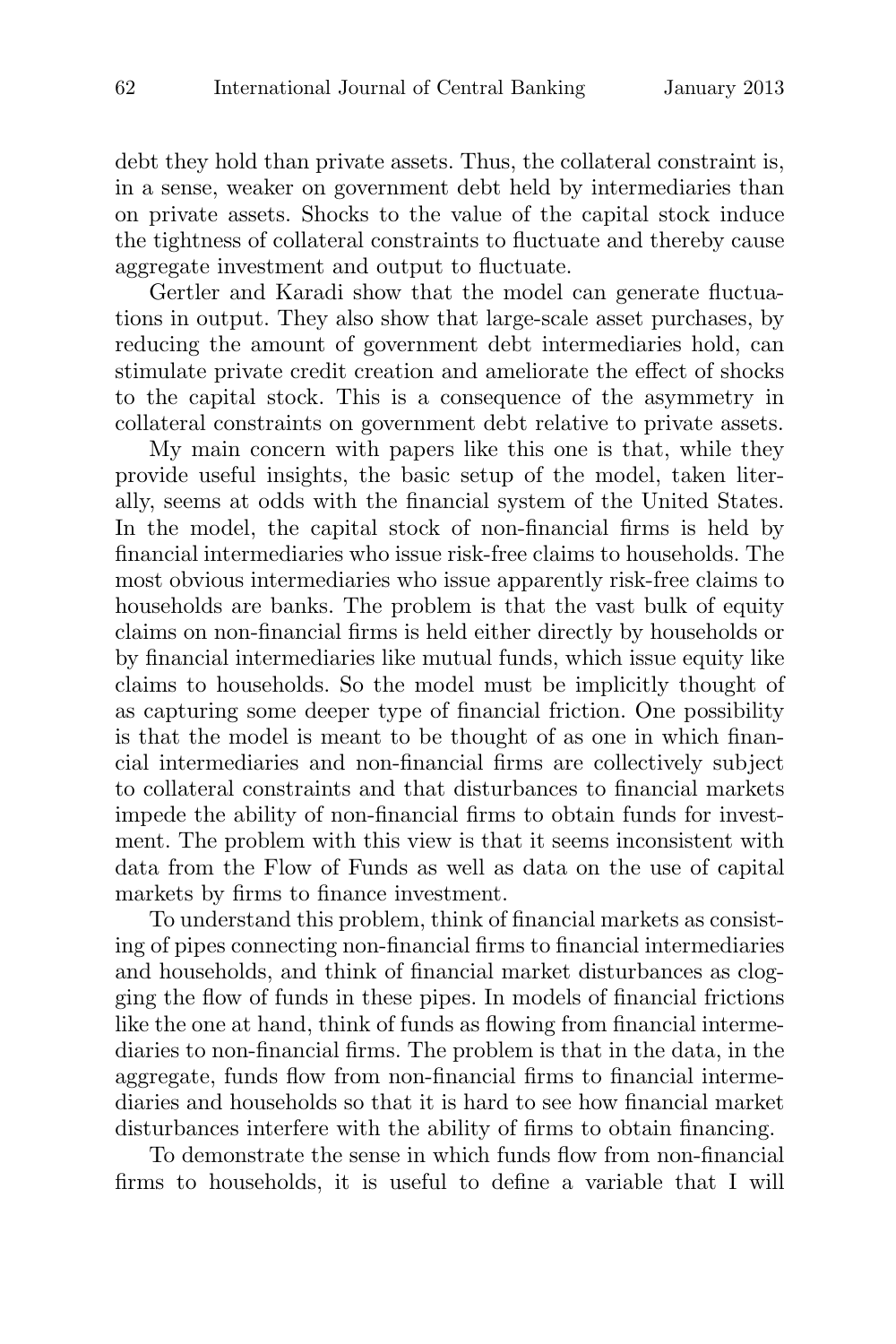call Available Funds. In the context of the models above, I define available funds as

$$
AF_t = y_t - w_t l_t - r_t b_t - T_t, \tag{1}
$$

where  $y_t = z_t F(k_t, l_t)$  denotes output, or value added,  $w_t l_t$  denotes payments to labor,  $r_t b_t$  denotes interest payments on debt, and  $T_t$ denotes taxes. The idea is that interest payments on debt and taxes are legal obligations. Note that I do not include maturing debt. In practice, most debt by non-financial firms is long-term debt and only a relatively small amount matures each quarter.

Conceptually, think of firms as obtaining revenues from operations. These revenues net of payments to other firms for materials are simply value added. Subtracting out payments to employees, interest payments on past debts, and taxes gives a measure of funds that are available either for gross investment or for financial activities. Such financial activities consist of paying dividends, issuing new debt, retiring old debt, and accumulating financial assets such as claims on households and on financial intermediaries. We can write this as

$$
d_t + x_t \le z_t F(k_t, l_t) - w_t l_t + b_{t+1} - (1 + r_t) b_t - T_t, \qquad (2)
$$

where  $d_t$  denotes payments to shareholders, either in the form of dividends or equity buybacks,  $b_t$  denotes financial liabilities net of financial assets, and  $x_t$  denotes gross investment. Substituting  $(1)$ into (2), we obtain the following accounting identity:

$$
d_t - (b_{t+1} - b_t) = AF_t - x_t.
$$
\n(3)

In (3), it is useful to note that if  $(b_{t+1} - b_t)$  is negative, firms are effectively accumulating net financial assets.

I use Flow of Funds data for the United States to construct a comparison between available funds and gross investment. Mechanically, in the Flow of Funds, available funds are computed by adding internal funds (table F.102, line 9) and dividends (table F.102, line 3) (see Board of Governors of the Federal Reserve System 2012). Internal funds in turn mainly consists of adding retained earnings to depreciation. For gross investment, I use line 11 in table F.102. These data are for all corporations in the United States, including those whose equity is publicly traded and those for which equity is not traded in public markets.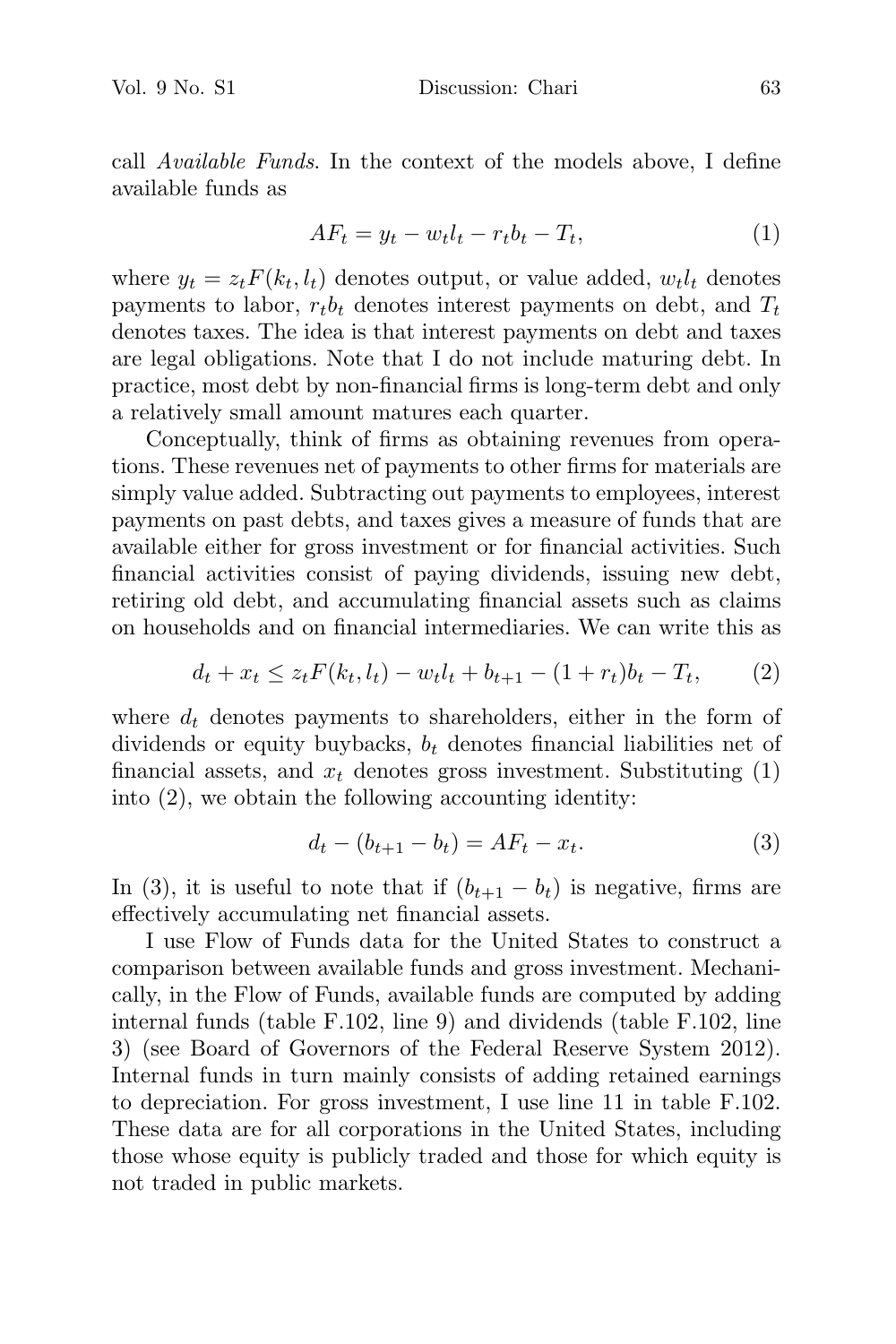

**Figure 1. Available Funds and Gross Investment, U.S. Non-Financial Corporations**

**Note:** See text for description of data.

In figure 1, I plot available funds and gross investment scaled by GDP for all non-financial corporations for the United States for each quarter from 1952:Q1 to 2011:Q4. The figure shows that the mean value of available funds relative to non-financial corporate GDP is 19 percent and the mean value of gross investment is 15 percent. On average over the entire period, funds flow from the non-financial sector to other sectors. This finding is not surprising, since these flows constitute net payments to shareholders of non-financial firms and we should expect that the shareholders will be compensated for their investment in these firms. More striking, the figure also shows that available funds exceed gross investment for 217 of the 240 quarters in the data. That is, in over 90 percent of the quarters, available funds exceeds gross investment, and by an economically large amount. Note also that since 1982, available funds has consistently exceeded gross investment, and, in general, by a substantial amount.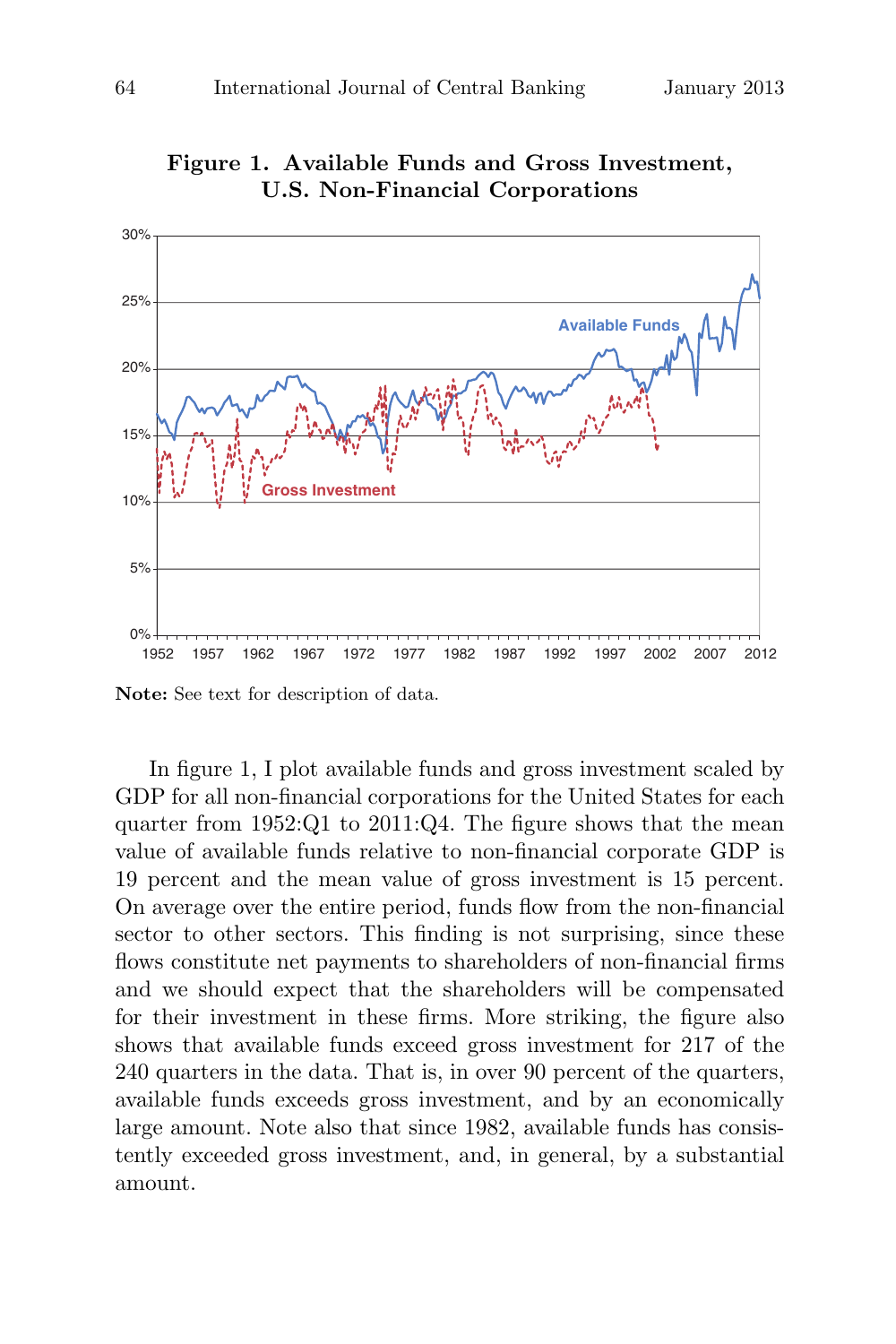Vol. 9 No. S1 Discussion: Chari 65

Perhaps the frictions should be thought of as inhibiting the reallocation of funds across firms. In Kiyotaki and Moore (1997, 2008), Eisfeldt and Rampini (2006), Buera (2009), or Shourideh and Zetlin-Jones (2012), the key role of financial markets is that they allow funds to be reallocated from cash-rich, project-poor firms to cashpoor, project-rich firms. Disturbances in financial markets can then be thought of as affecting the reallocation of funds and therefore the efficiency with which the economy operates.

In this context, I propose a statistic that I will call the *exter*nal funding measure. This measure is computed using the concepts of available funds and gross investment defined earlier. Specifically, suppose we have data on available funds and gross investment for a sample of firms. Let  $x_{it}$  and  $AF_{it}$  denote gross investment and available funds for firm  $i$  in period  $t$ . Then the external funding measure in period  $t$  is given by

$$
EF_t = \frac{\sum_i (x_{it} - AF_{it} \mid x_{it} > AF_{it})}{\sum_i x_{it}},
$$

and the average over the sample period is given by

$$
EF = \frac{1}{T} \sum_{t=1}^{t=T} EF_t.
$$

This statistic is a measure of the extent to which firms rely on external funds to finance investment. To obtain it, I add up all investment in excess of available funds and scale it by aggregate investment. This statistic is a natural measure of the reliance of firms in making investments on financial markets. This natural measure is useful for two reasons. First, measuring the extent to which it fluctuates over time and determining its correlation with other measures of stress in financial markets provides real-time information on the extent to which real variables like investment are affected by financial market disturbances. Second, obtaining data on the business-cycle properties of this statistic can discipline the building of quantitative general equilibrium models. Shourideh and Zetlin-Jones (2012) show that this measure plays a central role in calibrating their quantitative general equilibrium model.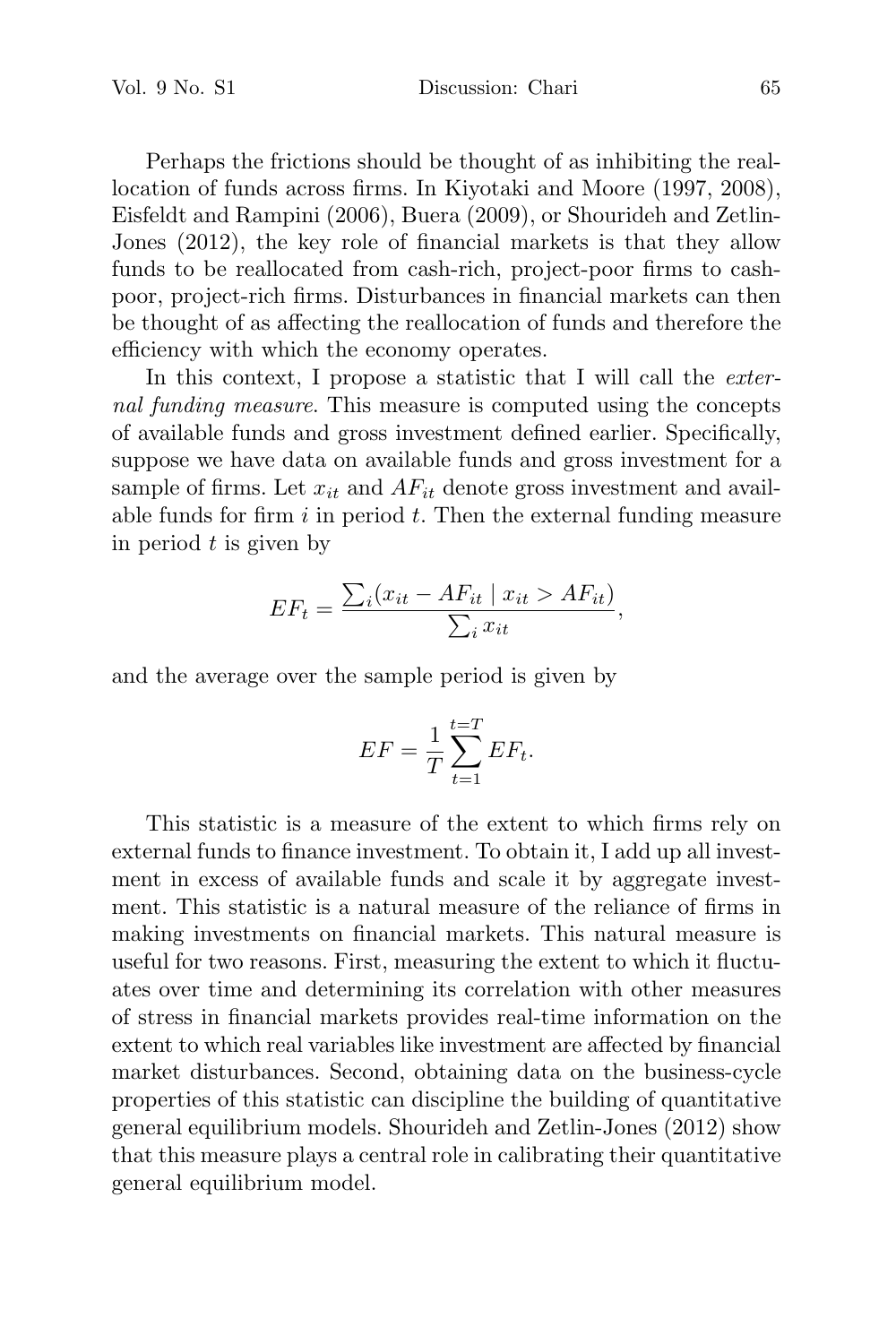

**Figure 2. External Funding Measure, Compustat Non-Financial Corporations**

**Note:** See text for description of data.

Like all statistics of the data, this one should be treated with caution. For example, in a world where financial markets do not function at all, no firm is able to obtain external financing, and the value of the statistic is zero. This observation suggests that the value of this statistic is to provide clues, rather than definitive answers in real time, and to discipline the construction of quantitative models.

Computing the external finance measure requires disaggregated data at the level of individual firms. For the United States, data on the balance sheets and income statements are not publicly available for all firms. Such data is available for firms whose shares are traded in public markets. Compustat offers a convenient source for these statements. Using data from Compustat, it is possible to calculate available funds and gross investment (as described earlier) for publicly traded firms. Figure 2 shows the time series for the external funding measure. The sample average is 23 percent. Note also that this measure varies considerably over time and seems to be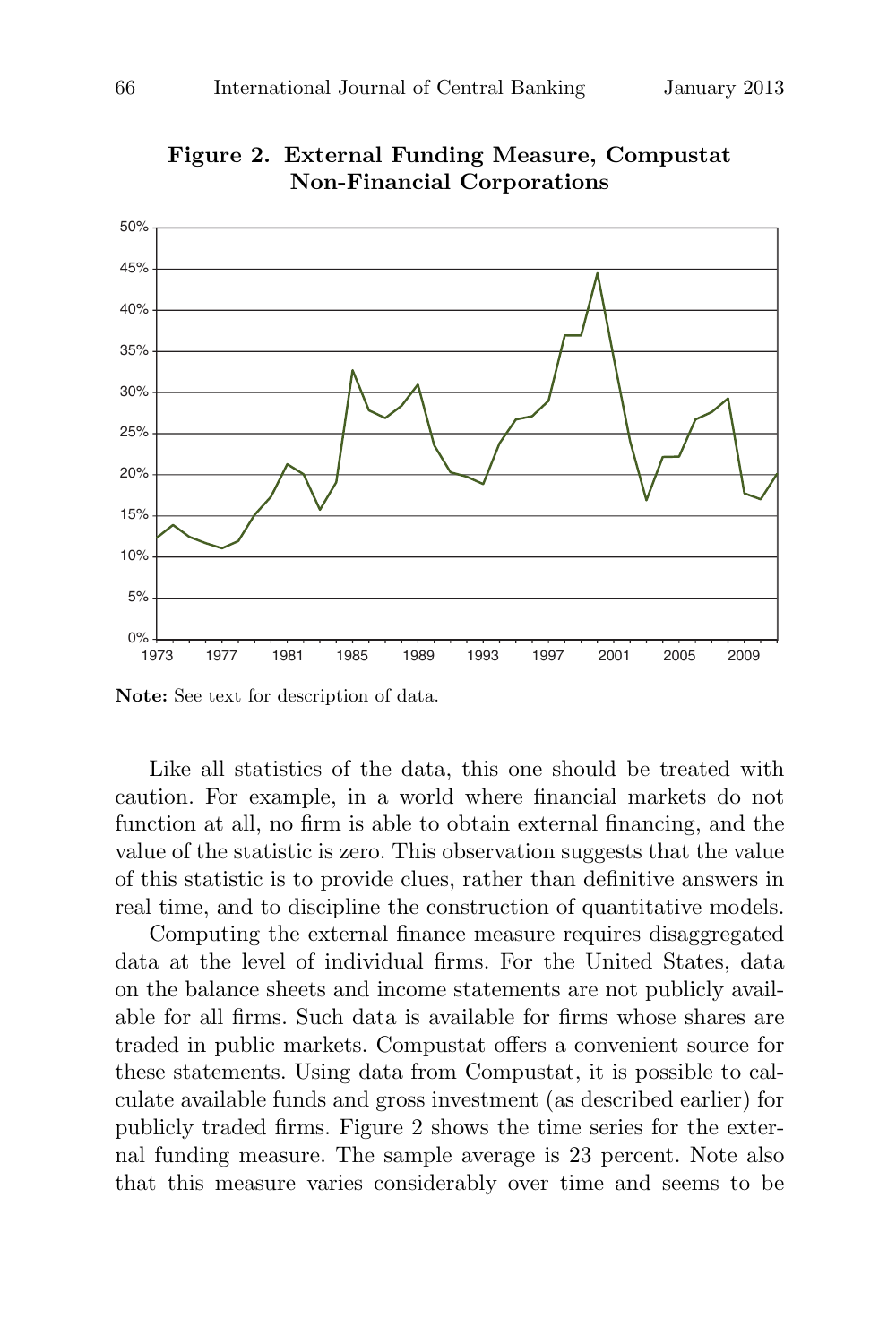procyclical. While this finding is promising, Shourideh and Zetlin-Jones (2012) show that when a model is calibrated to data from Compustat, the effects of financial frictions are fairly modest.

In order to make progress on asking whether models like Gertler and Karadi's are promising, my guess is that it is essential to construct models with heterogeneous firms, calibrate funds flow in these models as in the data, and then ask whether the models can deliver large responses to financial market disturbances.

In this context, it is worth following work like that in Shourideh and Zetlin-Jones (2012). These authors obtain data from a data set called Amadeus. This data set contains financial information for a much larger set of firms for a number of European countries. The data contains financial information for both publicly traded companies and privately held ones. Using this data, they show that for the United Kingdom, the sample average of the external finance measure for the period from 2000 to 2009 is 90 percent. The observation that privately held firms are so much more reliant on external finance is promising for models which emphasize the role of financial markets in reallocating investment funds from cash-rich, project-poor firms to cash-poor, project-rich ones.

Gertler and Karadi are to be congratulated for asking important questions in quantitative general equilibrium models. Making further progress on the agenda they have laid out requires taking seriously data on the flow of funds across firms and between firms and households. Until that is done, their results must be regarded as tentative.

## **References**

- Board of Governors of the Federal Reserve System. 2012. "Flow of Funds Accounts of the United States: Flows and Outstandings, Second Quarter 2012." Federal Reserve Statistical Release Z.1, p. 20, table F.120 titled "Nonfinancial Corporate Business."
- Buera, F. 2009. "A Dynamic Model of Entrepreneurship with Borrowing Constraints: Theory and Evidence." Annals of Finance 5  $(3-4): 443-64.$
- Eisfeldt, A. L., and A. Rampini. 2006. "Capital Reallocation and Liquidity." Journal of Monetary Economics 53 (3): 369–99.